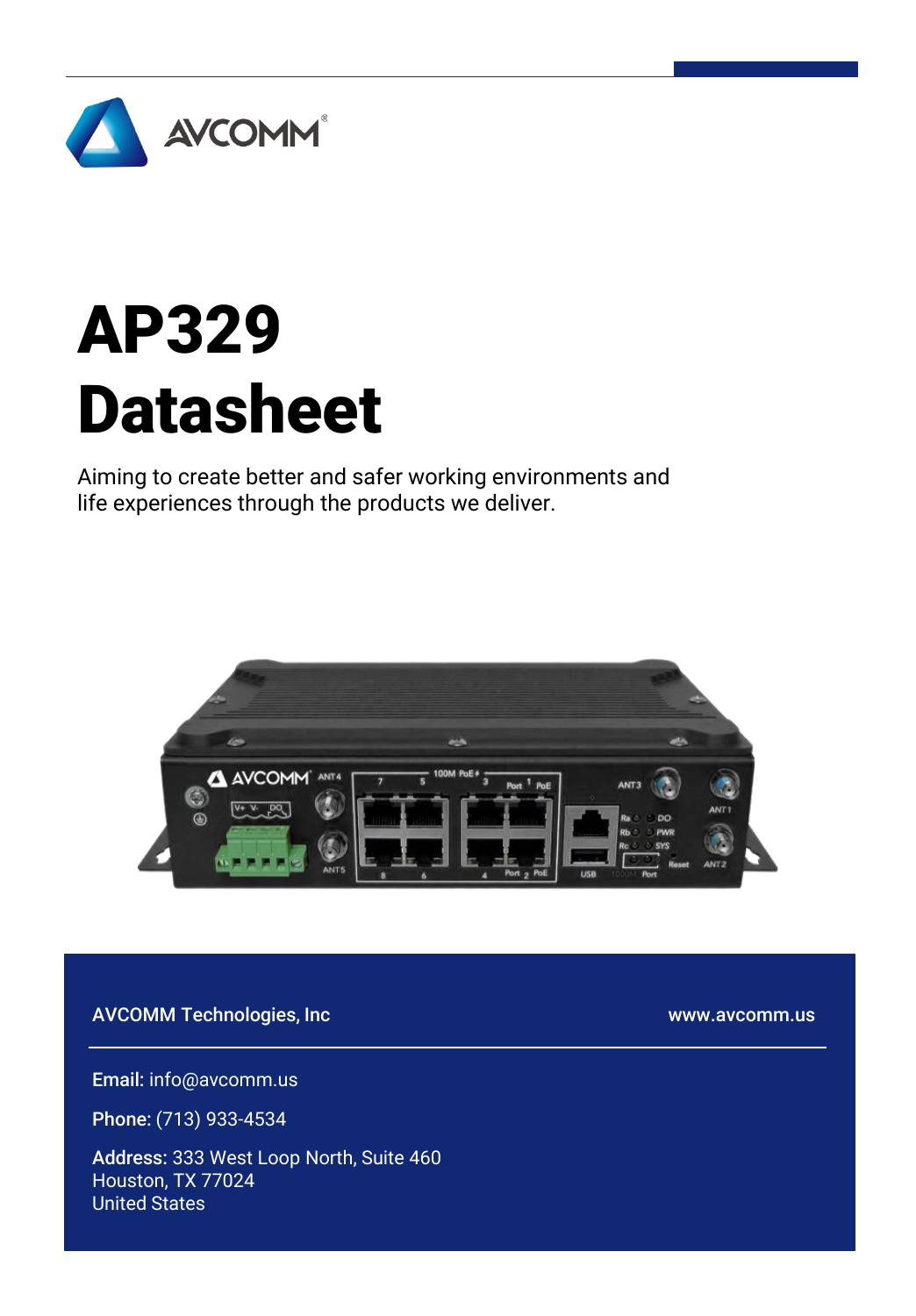

#### **AP329** *Cellular Router and 24V Boost PoE Switch in One LTE/Wi-Fi PoE Routing Switch for BUS/Vehicle*

#### **Industrial 8 PoE+ with 1G WAN and Dual Radio LTE/Wi-Fi Routing Switch for BUS/Vehicle**

The Innovative LTE routing switch AP329 combines functionalities of LTE/Wi-Fi router and 8-Port 8~32VDC Power boost PoE+ switch for Smart Bus applications. It can also be used in roadside cabinets or other industrial applications for high-speed Wi-Fi & multi-port Ethernet ports to LTE routing. The modular design allows project customizations of enable/disable POE ports, LTE/Wi-Fi. The embedded MQTT and RESTful API enables public cloud integration such as AWS or Azure. The private cloud platform ATMS can also be setup for instant and secured access to track location and video surveillance over cloud.



amazon

**MOT** 



#### **High speed 4G LTE & Wi-FiNetwork**

- LTE Cat.4, 2x2 MIMO, 150M downlink and 50M uplink
- LTE Cat.6 with 2CA, 2T2R MIMO provides 300M downlink and 50M uplink
- 4G/3G/2G full cellular network compatibility
- Support GPS for location services
- IEEE 802.11ac compliant & backward compatible with 802.11a/b/g/n
- Selectable 5G/2.4G Wi-Fi for local coverage, upto 866Mbps bandwidth

#### **Multiple Ethernet ports**

- Supports 8x Fast Ethernet PoE+ ports, provides 100M wire-speed switching
- Supports 1x Gigabit Ethernet WAN port for uplinkor NVR
- LAN Switch port to LTE or WAN port routing
- WAN to LTE Redundant

#### **Rugged Design for Bus, Wayside Surveillance, ITS Application**

- Railway EMC: EN50121-4 compliance
- IEC61000-6-2/IEC61000-6-4 heavy industrial EMC
- Vehicle: E-mark compliance
- Radio RED for CE Marking
- Emission: FCC part 15 B Class A
- Effective heat dissipation design for operating in -40~75°C environments

#### **Extreme PoE Capability**

- Provides 8-port IEEE 802.3af/at compliance PoE+, up to 30W per port
- 12/24V to 54VDC Booster PoE
- Up to 120W PoE power budget
- Complete PoE management including per-portPower Budget Control, PoE Scheduling and PoE Status

#### **Enhanced Cyber Security for Critical Application**

- Firewall for traffic classification, port forwarding
- Support NAT, DMZ for LAN protection
- Support OpenVPN, IPsec, L2TP for secure connection
- Support HTTPs/SSH secure login

#### **Cloud Management Service**

- Support Amazon AWS & Microsoft Azure cloud service
- Support proprietary ATMS cloud service
- Interactive monitoring dashboard and map showsthe status, signal strength, locationetc.

#### **Management Features**

- Various configuration paths, including WebGUI, CLI SNMP, LAN Utility (AIAS), and NMS (ANMS)
- Support AIAS Utility, Remote configuration software utility
- Redundancy: WAN to LTE redundancy, wireless autooffload
- Diagnostic tool includes Radio LED, Ping, TFTP,SNMP Trap, E-mail Alert and System Log
- LTE watchdog, auto-reconnect cellular connection
- OPCuA by request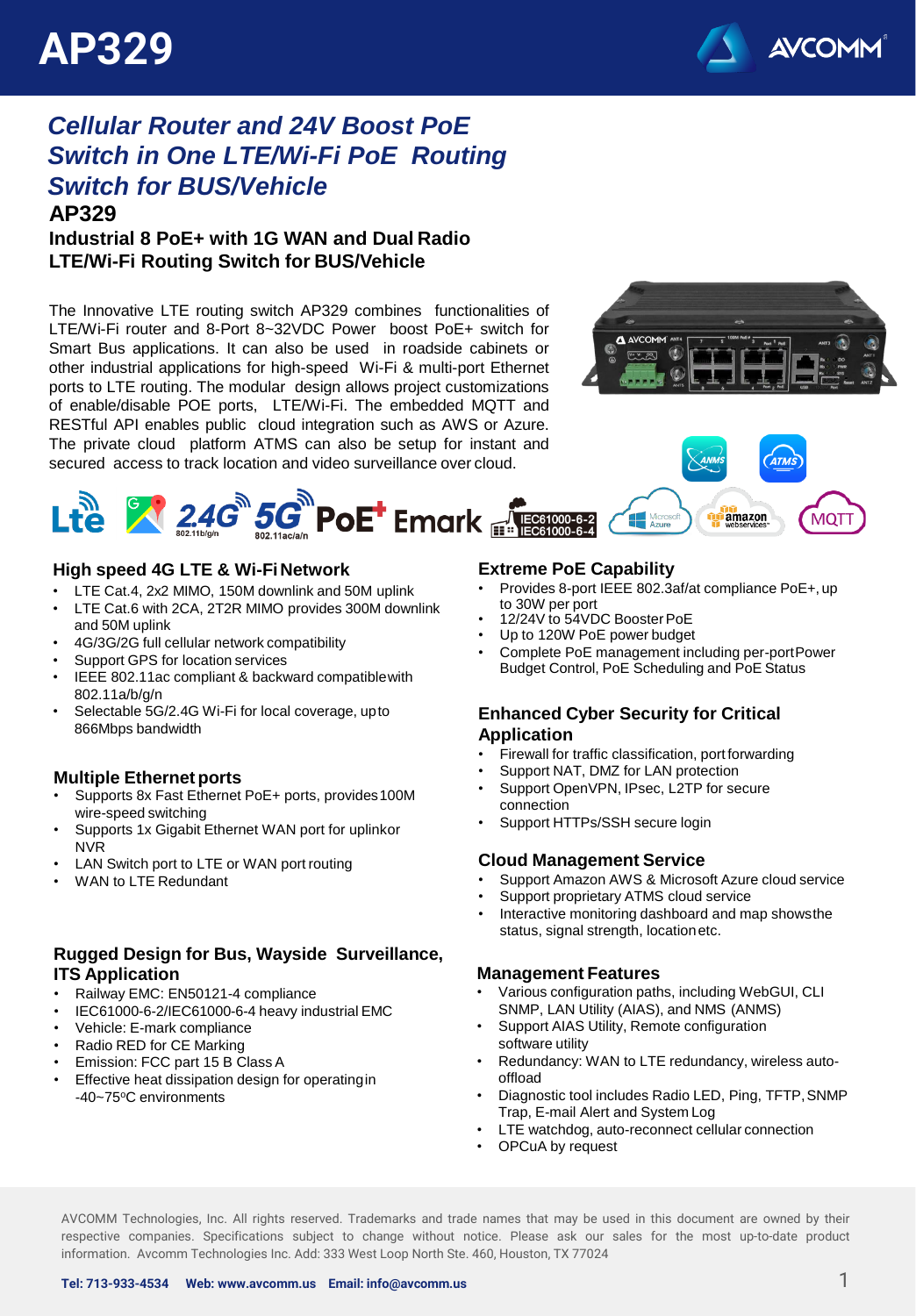

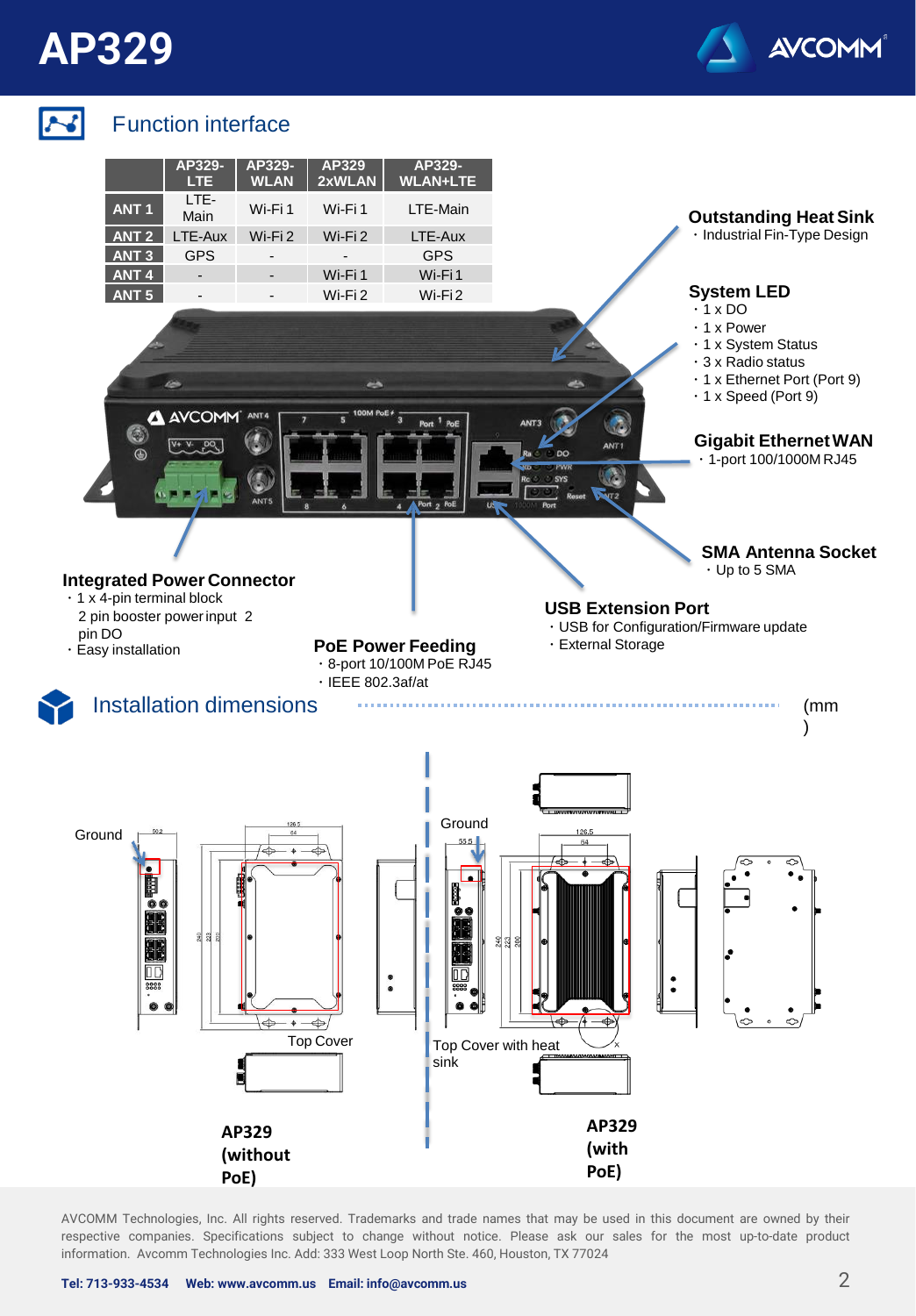



| <b>Technology</b>                  |                                                                                                                                                                                                                                                                                                                                                                                                                                                                                                                                                                                                                                                                                                                                                                                                                                                                                                                                                                                                                                                                                                                                                                                                                                                                       |
|------------------------------------|-----------------------------------------------------------------------------------------------------------------------------------------------------------------------------------------------------------------------------------------------------------------------------------------------------------------------------------------------------------------------------------------------------------------------------------------------------------------------------------------------------------------------------------------------------------------------------------------------------------------------------------------------------------------------------------------------------------------------------------------------------------------------------------------------------------------------------------------------------------------------------------------------------------------------------------------------------------------------------------------------------------------------------------------------------------------------------------------------------------------------------------------------------------------------------------------------------------------------------------------------------------------------|
| <b>Standard</b>                    | 3GPP Release 11 Long Term Evolution (LTE), fallback 3GPP Release 7,8,9 for HSPA/UMTS                                                                                                                                                                                                                                                                                                                                                                                                                                                                                                                                                                                                                                                                                                                                                                                                                                                                                                                                                                                                                                                                                                                                                                                  |
|                                    | IEEE 802.11ac wireless local area network (WLAN), Backward support 802.11a/b/g/n Wireless LAN                                                                                                                                                                                                                                                                                                                                                                                                                                                                                                                                                                                                                                                                                                                                                                                                                                                                                                                                                                                                                                                                                                                                                                         |
|                                    | IEEE 802.3 10Base-TX Ethernet                                                                                                                                                                                                                                                                                                                                                                                                                                                                                                                                                                                                                                                                                                                                                                                                                                                                                                                                                                                                                                                                                                                                                                                                                                         |
|                                    | IEEE 802.3u 100Base-TX Fast Ethernet                                                                                                                                                                                                                                                                                                                                                                                                                                                                                                                                                                                                                                                                                                                                                                                                                                                                                                                                                                                                                                                                                                                                                                                                                                  |
|                                    | IEEE 802.3ab 1000Base-T Gigabit Ethernet Copper                                                                                                                                                                                                                                                                                                                                                                                                                                                                                                                                                                                                                                                                                                                                                                                                                                                                                                                                                                                                                                                                                                                                                                                                                       |
|                                    | IEEE 802.3af/at Power-over-Ethernet                                                                                                                                                                                                                                                                                                                                                                                                                                                                                                                                                                                                                                                                                                                                                                                                                                                                                                                                                                                                                                                                                                                                                                                                                                   |
|                                    | IEEE 802.1Q for VLAN                                                                                                                                                                                                                                                                                                                                                                                                                                                                                                                                                                                                                                                                                                                                                                                                                                                                                                                                                                                                                                                                                                                                                                                                                                                  |
| <b>Interface</b>                   |                                                                                                                                                                                                                                                                                                                                                                                                                                                                                                                                                                                                                                                                                                                                                                                                                                                                                                                                                                                                                                                                                                                                                                                                                                                                       |
| <b>Ethernet Port</b>               | LAN: 8 x 10/100Base-TX RJ45, Auto Negotiation, Auto MDI/MDI-X, IEEE 802.3af/at PoE/PoE+<br>WAN: 1 x 100/1000Base-T RJ45, Auto Negotiation, Auto MDI/MDI-X                                                                                                                                                                                                                                                                                                                                                                                                                                                                                                                                                                                                                                                                                                                                                                                                                                                                                                                                                                                                                                                                                                             |
| <b>System LED</b>                  | 1 x DO: Red On<br>1 x Power: Green On<br>1 x SYS: Ready: Green On, Firmware Updating: Green Blinking<br>1 x WAN: Link: Green On, Activity: Green Blinking<br>1 x 1000M: WAN port speed, 1000M: Green On, Not 1000M: Off<br>AP329:<br>3 x Radio (Ra, Rb, Rc): Reserved<br>AP329-WLAN:<br>3 x Radio (Ra, Rb, Rc): Radio status<br>Ra: Reserved<br>Rb: Reserved<br>Rc: AP mode: Green On, Station mode connected: Green Blinking, Station mode/radio disable: Off<br>AP329-2xWLAN:<br>3 x Radio (Ra, Rb, Rc): Radio status<br>Ra: Reserved<br>Rb: AP mode: Green On, Station mode connected: Green Blinking, Station mode/radio disable: Off<br>Rc: AP mode: Green On, Station mode connected: Green Blinking, Station mode/radio disable: Off<br><b>AP329-LTE:</b><br>3 x Radio (Ra, Rb, Rc): Radio status<br>Ra: SIM detected: Green On, SIM not inserted: Off<br>Rb: 4G connection: Green On, 2/3G connection: Green blinking, Disconnected: Off<br>Rc: Reserved<br>AP329-WLAN+LTE:<br>3 x Radio (Ra, Rb, Rc): Radio status<br>Ra: SIM detected: Green On, SIM not inserted: Off<br>Rb: 4G connection: Green On, 2/3G connection: Green blinking, Disconnected: Off<br>Rc: AP mode: Green On, Station mode connected: Green Blinking, Station mode/radio disable: Off |
| <b>Ethernet Port LED</b>           | Link: Green On, Activity: Green Blinking, PoE power feeding: Amber on, PoE power not feeding: Off                                                                                                                                                                                                                                                                                                                                                                                                                                                                                                                                                                                                                                                                                                                                                                                                                                                                                                                                                                                                                                                                                                                                                                     |
| <b>USB</b>                         | 1 x USB for Configuration/Firmware Update                                                                                                                                                                                                                                                                                                                                                                                                                                                                                                                                                                                                                                                                                                                                                                                                                                                                                                                                                                                                                                                                                                                                                                                                                             |
| Reset                              | System Reset(2~6 Seconds) / Default Settings Reset(over 7 Seconds)                                                                                                                                                                                                                                                                                                                                                                                                                                                                                                                                                                                                                                                                                                                                                                                                                                                                                                                                                                                                                                                                                                                                                                                                    |
| <b>SMA Connector</b>               | Up to 5x RP-SMA Female, check product interface for installation (Page2)                                                                                                                                                                                                                                                                                                                                                                                                                                                                                                                                                                                                                                                                                                                                                                                                                                                                                                                                                                                                                                                                                                                                                                                              |
| SIM Socket                         | AP329-LTE/AP329-WLAN+LTE:<br>2x Nano SIM tray with redundancy                                                                                                                                                                                                                                                                                                                                                                                                                                                                                                                                                                                                                                                                                                                                                                                                                                                                                                                                                                                                                                                                                                                                                                                                         |
| <b>Power Input, Digital Output</b> | 4-Pin Removable Terminal Block Connector<br>2 Pin for Power Input<br>2 Pin for DO (Relay Alarm)<br>DO: Dry Relay Output with 0.5A/24V DC                                                                                                                                                                                                                                                                                                                                                                                                                                                                                                                                                                                                                                                                                                                                                                                                                                                                                                                                                                                                                                                                                                                              |
| <b>Optional Expansion Board</b>    | RS232/422/485, Digital Input/Digital Output, MicroSD card for field application, by request                                                                                                                                                                                                                                                                                                                                                                                                                                                                                                                                                                                                                                                                                                                                                                                                                                                                                                                                                                                                                                                                                                                                                                           |
| <b>Cellular Properties</b>         | (LTE Cat. 4)                                                                                                                                                                                                                                                                                                                                                                                                                                                                                                                                                                                                                                                                                                                                                                                                                                                                                                                                                                                                                                                                                                                                                                                                                                                          |
| <b>Standard</b>                    | GSM/GPRS/EDGE 3GPP Release 6<br>UMTS/HSPA 3GPP Release 8<br>LTE 3GPP Release 11                                                                                                                                                                                                                                                                                                                                                                                                                                                                                                                                                                                                                                                                                                                                                                                                                                                                                                                                                                                                                                                                                                                                                                                       |
| Data Rate                          | GPRS: DL: max. 85.6 kbps, UL: max. 85.6 kbps<br>EDGE: DL: max. 236.8 kbps, UL: max. 236.8 kbps<br>HSPA: DL: max. 42 Mbps, UL: max. 5.76 Mbps<br>LTE-FDD Cat.4: DL: max. 150 Mbps, UL: max. 50 Mbps, 2x2 DL MIMO<br>LTE-TDD Cat.4: DL: max. 130 Mbps, UL: max. 35 Mbps, 2x2 DL MIMO                                                                                                                                                                                                                                                                                                                                                                                                                                                                                                                                                                                                                                                                                                                                                                                                                                                                                                                                                                                    |
| <b>Band Information: LTE-E</b>     | LTE: FDD B1/B3/B5/B7/B8/B20 (2100/1800/850/2600/900/800MHz)<br>LTE: TDD B38/B40/B41 (2600/2300/2500MHz)<br>WCDMA: FDD B1/B5/B8 (2100/850/900MHz)<br>GSM: B3/B8 (1800/900MHz)                                                                                                                                                                                                                                                                                                                                                                                                                                                                                                                                                                                                                                                                                                                                                                                                                                                                                                                                                                                                                                                                                          |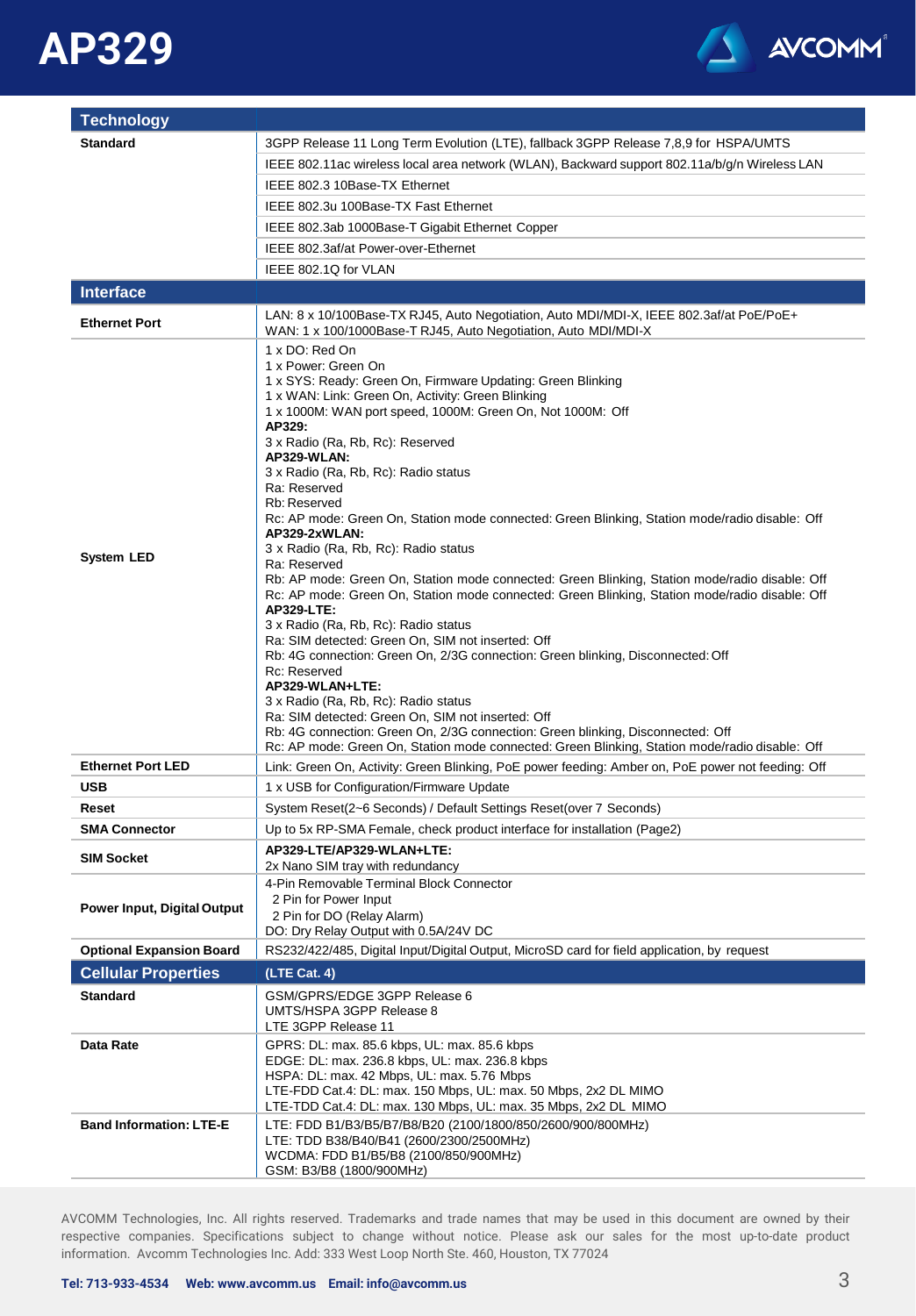



| <b>Band Information: LTE-AU</b>                       | LTE: FDD B1/B2/B3/B4/B5/B7/B8/B28 (2100/1900/1800/1700/850/2600/900/700MHz)<br>LTE: TDD B40 (2300MHz)<br>WCDMA: FDD B1/B2/B5/B8 (2100/1900/850/900MHz)<br>GSM: B2/B3/B5/B8 (1900/1800/850/900MHz)                                                            |                                        |               |             |                                                         |                  |              |            |
|-------------------------------------------------------|--------------------------------------------------------------------------------------------------------------------------------------------------------------------------------------------------------------------------------------------------------------|----------------------------------------|---------------|-------------|---------------------------------------------------------|------------------|--------------|------------|
| <b>Band Information: LTE-U</b>                        | FDD LTE: B2/B4/B12 (1900/1700/700MHz)<br>WCDMA: B2/B4/B5 (1900/1700/850MHz)                                                                                                                                                                                  |                                        |               |             |                                                         |                  |              |            |
| <b>Band Information: LTE-CN</b>                       | LTE FDD: B1/B3/B5/B8 (2100/1800/850/900MHz)<br>LTE TDD: B38/B39/B40/B41 (2600/1900/2300/2500MHz)<br>TD-SCDMA: B34/B39 (2000/1900MHz)<br>WCDMA: B1/B8 (2100/900MHz)<br>CDMA: BC0<br>GSM: 900/1800MHz                                                          |                                        |               |             |                                                         |                  |              |            |
| <b>Band Information: LTE-V</b><br>(Verizon Certified) | FDD LTE: B4/B13 (1700/700MHz)                                                                                                                                                                                                                                |                                        |               |             |                                                         |                  |              |            |
| <b>Cellular Properties</b>                            | (LTE Cat. 6)                                                                                                                                                                                                                                                 |                                        |               |             |                                                         |                  |              |            |
| <b>Standard</b>                                       | UMTS/HSPA 3GPP Release 8<br>LTE 3GPP Release 12 (LTE Cat.6)                                                                                                                                                                                                  |                                        |               |             |                                                         |                  |              |            |
| Data Rate                                             | TD-SCDMA: DL Max 4.2Mbps, UL: Max 2.2Mbps<br>HSPA: DL: Max. 42 Mbps, UL: Max. 5.76 Mbps<br>WCDMA: DL: Max 384Kbps, UL: Max 384Kbps<br>LTE-FDD: DL: Max. 300 Mbps, UL: Max. 50 Mbps, 2x2 DL MIMO<br>LTE-TDD: DL: Max. 226 Mbps, UL: Max. 28 Mbps, 2x2 DL MIMO |                                        |               |             |                                                         |                  |              |            |
| <b>Band Information: LTE-E</b>                        | LTE-FDD: B1/B3/B5/B7/B8/B20/B28/B32 (2100/1800/850/2600/900/800/700/1500MHz)<br>LTE-TDD: B38/B40/B41 (2600/2300/2500MHz)<br>WCDMA: B1/B3/B5/B8 (2100/1800/850/900MHz)                                                                                        |                                        |               |             |                                                         |                  |              |            |
| <b>Band Information: LTE-U</b>                        | LTE-FDD: B2/B4/B5/B7/B12/B13/B17/B25/B26/B29/B30/B66<br>(1900/1700/700/2600/700/700/700/1900/850/700/2300/1700MHz<br>) LTE-TDD: B41 (2500MHz)<br>WCDMA: B2/B4/B5 (1900/1700/850MHz)                                                                          |                                        |               |             |                                                         |                  |              |            |
| <b>Band Information: LTE-AP</b>                       | LTE-FDD: B1/B3/B5/B7/B8/B18/B19/B21/B26 (2100/1800/850/2600/900/850/850/1500/850MHz)<br>LTE-TDD: B38/B39/B40/B41 (2600/1900/2300/2500MHz)<br>WCDMA: B1/B5/B6/B8/B9/B19 (2100/850/UMTS only/900/1800/850MHz)<br>TD-SCDMA: B39 (1900MHz)                       |                                        |               |             |                                                         |                  |              |            |
| <b>Wi-Fi Properties</b>                               |                                                                                                                                                                                                                                                              |                                        |               |             |                                                         |                  |              |            |
| <b>Standard</b>                                       | IEEE 802.11ac/a/b/g/n (2T2R)<br>802.11ac: OFDM (BPSK, QPSK, 16-QAM, 64-QAM, 256-QAM)                                                                                                                                                                         |                                        |               |             |                                                         |                  |              |            |
| Data Rate                                             | 802.11ac: MCS0 ~ 9, max. 866Mbps<br>802.11b: 11Mbps / 802.11a/g: 54Mbps / 802.11n: MCS0 ~ 15, max. 300Mbps                                                                                                                                                   |                                        |               |             |                                                         |                  |              |            |
| <b>Frequency</b>                                      | IISM Band, 2.412GHz ~ 2.472GHz, 5.180MHz ~ 5.825MHz(Band 1,4)                                                                                                                                                                                                |                                        |               |             |                                                         |                  |              |            |
| <b>MIMO</b>                                           |                                                                                                                                                                                                                                                              | 2T2R, 2xAntennas (Optional Accessory)  |               |             |                                                         |                  |              |            |
| <b>RSSI</b>                                           |                                                                                                                                                                                                                                                              | $\leq$ 20db, compliant with CE request |               |             |                                                         |                  |              |            |
|                                                       |                                                                                                                                                                                                                                                              |                                        |               |             |                                                         |                  |              |            |
|                                                       | Operating Frequency: 2.412~2.472GHz                                                                                                                                                                                                                          |                                        |               |             | Operating Frequency: 5.180G~5.825GHz<br>Max. MIMO: 2T2R |                  |              |            |
|                                                       | <b>Standard</b>                                                                                                                                                                                                                                              | <b>Bandwidth</b>                       | TX =<br>(dBm) | RX<br>(dBm) | <b>Standard</b>                                         | <b>Bandwidth</b> | TX.<br>(dBm) | RX<br>(dBm |
|                                                       | 802.11b                                                                                                                                                                                                                                                      | 1Mbps                                  | 20            | -95         | 802.11a                                                 | 6Mbps            | 20           | -94        |
|                                                       |                                                                                                                                                                                                                                                              | 11Mbps                                 | 20            | $-90$       |                                                         | 54Mbps           | 15           | $-80$      |
| <b>Output Power &amp;</b>                             | 802.11g                                                                                                                                                                                                                                                      | 6Mbps                                  | 21            | $-94$       | 802.11an/ac                                             | MCS <sub>0</sub> | 19           | $-93$      |
| <b>Receive Sensitivity</b>                            |                                                                                                                                                                                                                                                              | 54Mbps                                 | 18            | $-80$       | HT20                                                    | MCS8             | 13           | $-71$      |
|                                                       | 802.11n                                                                                                                                                                                                                                                      | MCS <sub>0</sub>                       | 21            | $-93$       | 802.11an/ac                                             | MCS <sub>0</sub> | 18           | $-90$      |
|                                                       | HT20                                                                                                                                                                                                                                                         | MCS7                                   | 16            | -76         | HT40                                                    | MCS9             | 13           | -66        |
|                                                       | 802.11n                                                                                                                                                                                                                                                      | MCS <sub>0</sub>                       | 20            | $-92$       | 802.11an/ac                                             | MCS <sub>0</sub> | 18           | $-88$      |
|                                                       | <b>HT40</b>                                                                                                                                                                                                                                                  | MCS7                                   | 16            | -73         | <b>HT80</b>                                             | MCS9             | 13           | $-65$      |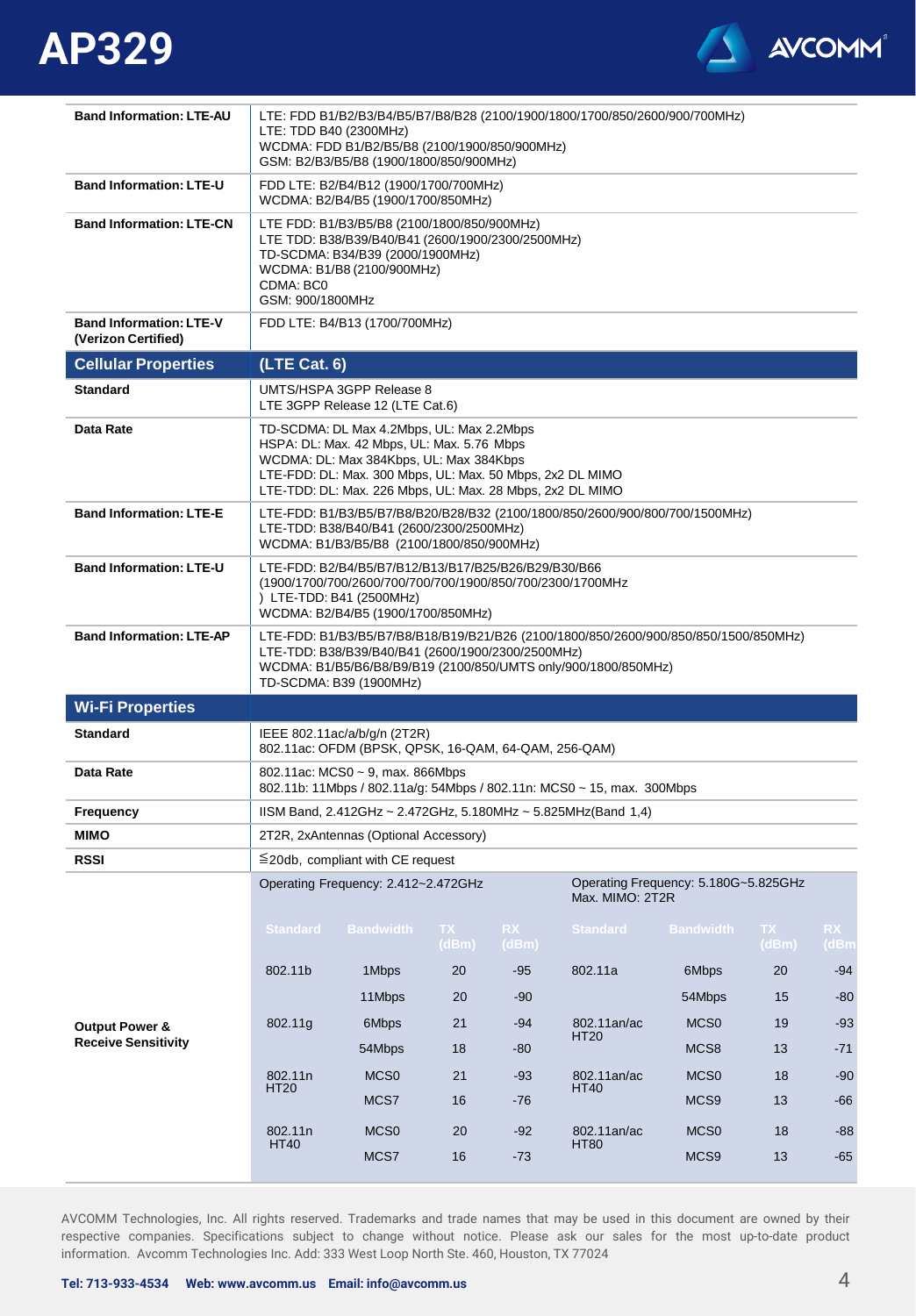

| <b>GPS Properties</b>                               |                                                                                                                                                                                                      |
|-----------------------------------------------------|------------------------------------------------------------------------------------------------------------------------------------------------------------------------------------------------------|
| <b>GNSS</b>                                         | GPS/GLONASS/BeiDou/Galileo                                                                                                                                                                           |
| <b>Performance</b>                                  | Cold start: 18s, Warm start: 2.2s, Hot start: 1.8s                                                                                                                                                   |
| <b>Sensitivity</b>                                  | Cold start: -146dBm, Reacquisition: -157dBm, Tracking: -157dBm                                                                                                                                       |
| <b>Accuracy</b>                                     | < 1.5M                                                                                                                                                                                               |
| <b>GNSS Frequency</b>                               | GPS/Galileo: 1575.42±1.023 MHz<br>GLONASS: 1597.5~1605.8 MHz<br>BeiDou: 1561.098±2.046 MHz                                                                                                           |
| Antenna<br>(Optional Accessory-<br>A-GPS-27-RSM-3M) | Frequency range: 1561~1615MHz<br>Polarization: RHCP or linear<br>VSWR: < 2(Typ.)<br>Passive antenna gain: > 0dBi                                                                                     |
| <b>Software</b>                                     |                                                                                                                                                                                                      |
| <b>Management Interface</b>                         | CGI WebGUI, Command Line Interface (CLI), Telnet, SNMP                                                                                                                                               |
| <b>User Management</b>                              | Radius client, TACACS+, Multi-User Authentication                                                                                                                                                    |
| <b>Time Management</b>                              | <b>SNTP. Cellular Time</b>                                                                                                                                                                           |
| <b>IoT</b>                                          | AWS Agent, Azure Agent, ThingsMaster Agent                                                                                                                                                           |
| <b>Network Management</b>                           | 802.1Q VLAN, IPv4/IPv6, DDNS, SNMP v1/v2c/v3/Trap, MIB II, Entity MIB, MIBs, DHCP server/client,<br>DHCP relay*, TFTP, System Log, ARP response over 802.2 LLC SNAP, Proxy ARP, DNS (client/proxy)   |
| <b>Traffic Management</b>                           | NAT Routing, Traffic shaping, 1:1 NAT, NAPT(SNAT/DNAT)                                                                                                                                               |
| Routing                                             | RIPv2*, Static Route                                                                                                                                                                                 |
| <b>Security</b>                                     | Firewall, DMZ, Port Forwarding, HTTPs, SSH, First login password management                                                                                                                          |
| <b>Redundancy Protocol</b>                          | <b>WAN/LTE Redundancy, VRRP</b>                                                                                                                                                                      |
| <b>VPN</b>                                          | IPsec, OpenVPN, L2TP, GRE                                                                                                                                                                            |
| <b>Cellular Configuration</b>                       | Radio on/off, 4G LTE/3G HSPA Configuration, SIM Security, Connection Status, Cellular to Eth-WAN<br>Redundancy, GPS positioning                                                                      |
| <b>WLAN Configuration</b>                           | WLAN Basic Settings: Radio on/off, 2.4G 11n/5G 11ac Band and Frequency selection, SSID/Multi-SSID<br>configuration, SSID broadcast, Cellular to WLAN Auto Offload and advanced WLAN settings, 802.1X |
| <b>Utility</b>                                      | AIAS, ANMS, Ping, Traceroute                                                                                                                                                                         |
| <b>Power Requirement</b>                            |                                                                                                                                                                                                      |
| <b>Input Voltage</b>                                | <b>Model with PoE:</b><br>12/24VDC (8~32VDC with booster to 54V) min. 8V low-peak auxiliary voltage<br><b>Model without PoE:</b><br>12/24VDC (8~32VDC)                                               |
| <b>Reverse Polarity Protect</b>                     | Yes                                                                                                                                                                                                  |
| <b>Input Current</b>                                | AR329P:<br>5.67A@24VDC, 10.76A@8VDC/60W\                                                                                                                                                             |
| <b>Power Consumption</b>                            | Max. 4.8W@24VDC full traffic without PD loading, suggest to reserve 15% tolerance                                                                                                                    |
| PoE                                                 |                                                                                                                                                                                                      |
| Power forwarding mode                               | Alternative A                                                                                                                                                                                        |
| <b>PoE Power Budget</b>                             | System: Max. 120W@70°C/12VDC, Max.60W@70°C/8VDC<br>Per Port: Max. 30W                                                                                                                                |
| <b>PoE Standard</b>                                 | IEEE 802.3af/at                                                                                                                                                                                      |
| <b>Management</b>                                   | PoE Enable/Disable, System/Port Power Budget Control, PD Alive Check, PoE Scheduling, PoE Status                                                                                                     |
| <b>Mechanical</b>                                   |                                                                                                                                                                                                      |
| <b>Installation</b>                                 | Wall mount                                                                                                                                                                                           |
| <b>Enclosure Material</b>                           | Steel Metal with Aluminum                                                                                                                                                                            |
| <b>Dimension</b>                                    | Model with PoE:<br>200x 55 x 126 (W x H x D) / without Mounting Clip<br><b>Model without PoE:</b><br>200x 51 x 126 (W x H x D) / without Mounting Clip                                               |
| <b>Ingress Protection</b>                           | IP30                                                                                                                                                                                                 |
| Weight                                              | ~1350g without package                                                                                                                                                                               |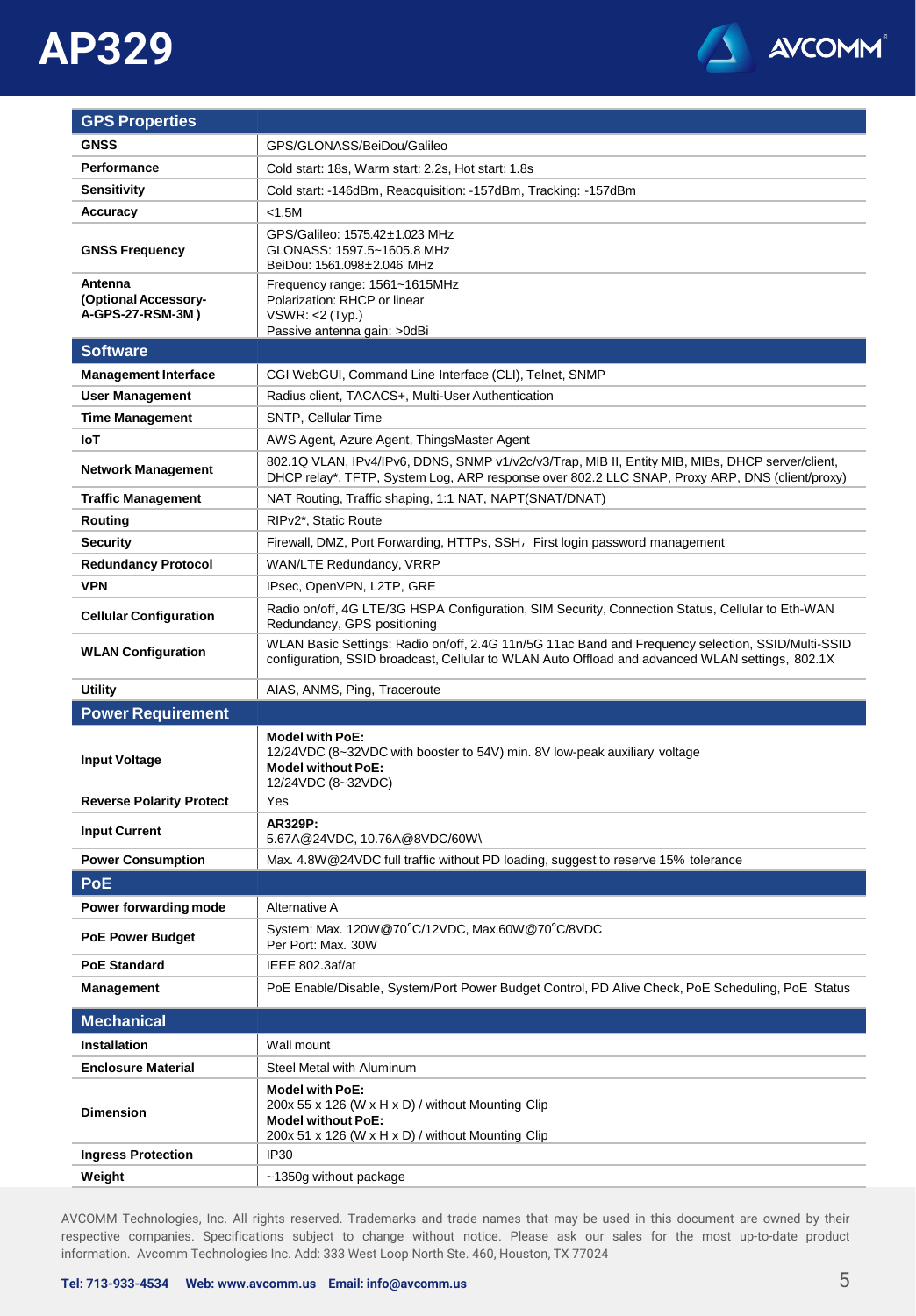

| <b>Environmental</b>                                  |                                       |  |  |
|-------------------------------------------------------|---------------------------------------|--|--|
| <b>Operating Temperature &amp;</b><br><b>Humidity</b> | -40°C~75°C, 5%~95% Non- Condensing    |  |  |
| <b>Storage Temperature</b>                            | $-40^{\circ}$ C $-85^{\circ}$ C       |  |  |
| <b>MTBF</b>                                           | >200,000 hours                        |  |  |
| Warranty                                              | 5 years                               |  |  |
| Approval                                              |                                       |  |  |
| <b>Safety</b>                                         | EN60950-1 Compliance                  |  |  |
| <b>EMC</b>                                            | EN61000-6-2/EN61000-6-4               |  |  |
| EMI                                                   | CISPR 22, FCC part 15B Class A        |  |  |
|                                                       | <b>RED Compliance</b>                 |  |  |
|                                                       | Safety: EN 62368-1                    |  |  |
|                                                       | EN 50385/EN62311 MPE assessment       |  |  |
| Radio                                                 | EN 301 489-1/17/19/52, EN 55032/55024 |  |  |
|                                                       | EN 300 328/EN 301 893                 |  |  |
|                                                       | EN 301 908-1                          |  |  |
|                                                       | FCC Part 15B                          |  |  |
| Railway                                               | EN50121-4 Compliance                  |  |  |

### **D** Ordering Information

| <b>Model Name</b>   | <b>Description</b>                                                                                                                                                                  |
|---------------------|-------------------------------------------------------------------------------------------------------------------------------------------------------------------------------------|
| AP329-LTE           | Industrial Wireless IIoT Secure Routing Gateway, 1xGbE WAN+8xFE LAN, 1×USB, 2×SIM, WLAN, LTE-<br>E, GPS, FDD B1/3/5/7/8/20, TDD B38/40/41, 8-32VDC                                  |
| AP329-WLAN          | Industrial Wireless IIoT Secure Routing Gateway, 1xGbE WAN+8xFE LAN, 1xUSB, WLAN<br>802.11ac/n, 8-32VDC                                                                             |
| AP329-WLAN-LTE      | Industrial Wireless IIoT Secure Routing Gateway, 1xGbE WAN+8xFE LAN, 1xUSB, 2xSIM, 1xeSIM<br>, WLAN 802.11ac/n, LTE-E, GPS, FDD B1/3/5/7/8/20, TDD B38/40/41, 8-32VDC               |
| AP329A-LTE          | Industrial Wireless IIoT Secure Routing Gateway, 1xGbE WAN+8xFE LAN, 3×DI, 1×DO, 1×USB, 2×SIM,<br>WLAN, LTE-E, GPS, FDD B1/3/5/7/8/20, TDD B38/40/41, 8-32VDC                       |
| AP329A-WLAN         | Industrial Wireless IIoT Secure Routing Gateway, 1xGbE WAN+8xFE LAN, 3×DI, 1×DO, 1×USB, WLAN<br>802.11ac/n, 8-32VDC                                                                 |
| AP329A-WLAN-LTE     | Industrial Wireless IIoT Secure Routing Gateway, 1xGbE WAN+8xFE LAN, 3×DI, 1×DO, 1×USB, 2×SIM,<br>1×eSIM, WLAN 802.11ac/n, LTE-E, GPS, FDD B1/3/5/7/8/20, TDD B38/40/41, 8-32VDC    |
| AP329-PoE-LTE       | Industrial wireless IIoT secure routing POE gateway, 1xGbE WAN+8xFE LAN, 1×USB, 2×SIM, WLAN,<br>LTE-E, GPS, FDD B1/3/5/7/8/20, TDD B38/40/41, 8-32VDC                               |
| AP329-PoE-WLAN      | Industrial wireless IIoT secure routing POE gateway1xGbE WAN+8xFE LAN, 1×USB, WLAN 802.11ac/n,<br>8-32VDC                                                                           |
| AP329-PoE-WLAN-LTE  | Industrial wireless IIoT secure routing POE gateway, 1xGbE WAN+8xFE LAN, 1xUSB, 2xSIM, 1xeSIM,<br>WLAN 802.11ac/n, LTE-E, GPS, FDD B1/3/5/7/8/20, TDD B38/40/41, 8-32VDC            |
| AP329A-PoE-LTE      | Industrial wireless IIoT secure routing POE gateway, 1xGbE WAN+8xFE LAN, 1×USB, 2×SIM, 1×eSIM,<br>WLAN 802.11ac/n, LTE-E, GPS, FDD B1/3/5/7/8/20, TDD B38/40/41, 8-32VDC            |
| AP329A-PoE-WLAN     | Industrial wireless IIoT secure routing POE gateway, 1xGbE WAN+8xFE LAN, 3×DI,1×DO, 1×USB, WLAN<br>802.11ac/n, 8-32VDC                                                              |
| AP329A-PoE-WLAN-LTE | Industrial wireless IIoT secure routing POE gateway, 1xGbE WAN+8xFE LAN, 3×DI,1×DO, 1×USB,<br>2×SIM, 1×eSIM, WLAN 802.11ac/n, LTE-E, GPS, FDD B1/3/5/7/8/20, TDD B38/40/41, 8-32VDC |
|                     | <b>Package List</b>                                                                                                                                                                 |
|                     | 1 x Product Unit                                                                                                                                                                    |
|                     | 1 x 4-pin Removable Terminal Block Connector                                                                                                                                        |
|                     | 1 x Quick Installation Guide                                                                                                                                                        |
|                     | NOTE: Antennas are not included in the package.<br>Please order the antennas from the optional accessories.                                                                         |